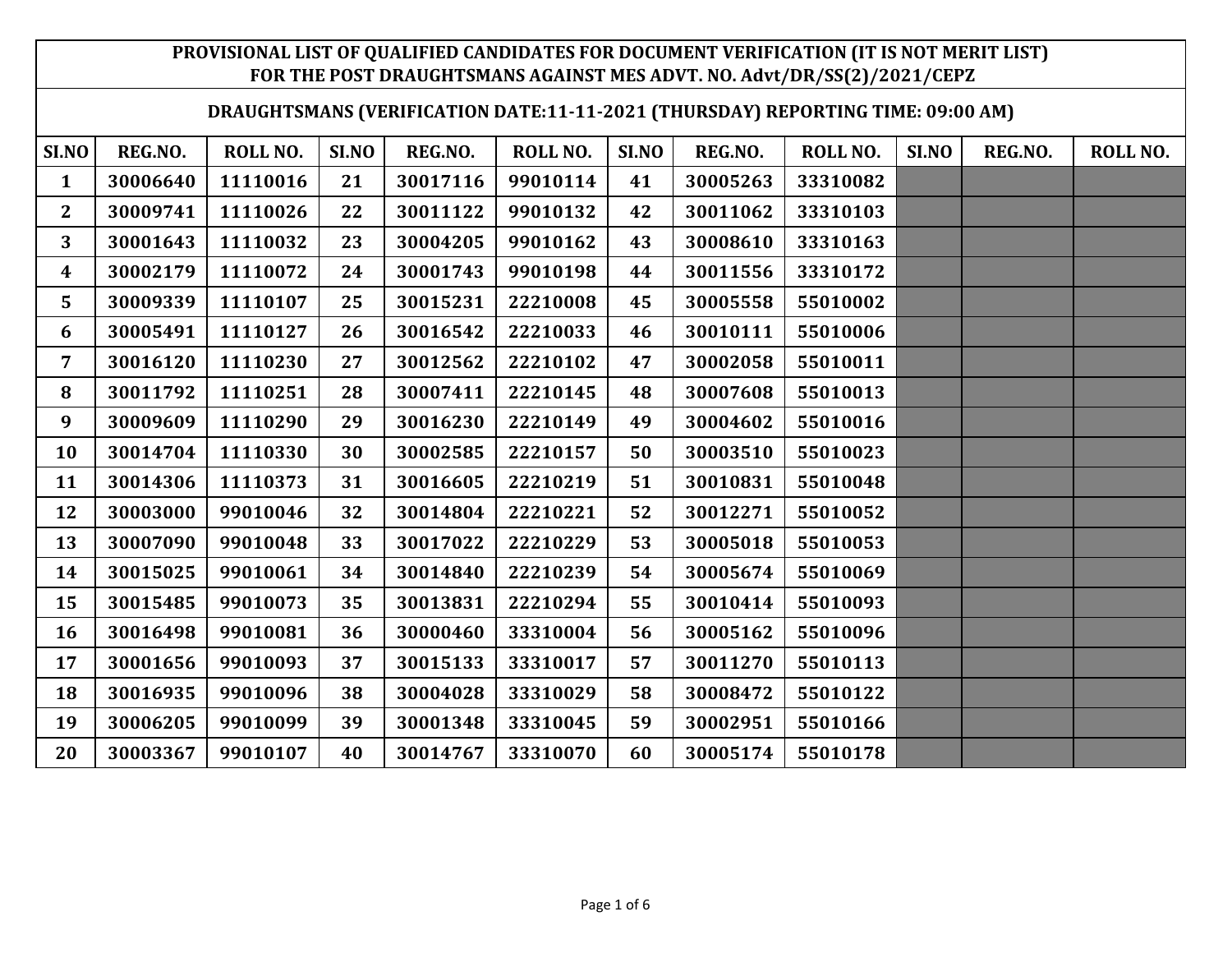#### **DRAUGHTSMANS (VERIFICATION DATE:12-11-2021 (FRIDAY) REPORTING TIME: 09:00 AM)**

| SI.NO        | REG.NO.  | ROLL NO. | SI.NO | REG.NO.  | ROLL NO. | SI.NO | REG.NO.  | <b>ROLL NO.</b> | SI.NO | REG.NO.  | ROLL NO. |
|--------------|----------|----------|-------|----------|----------|-------|----------|-----------------|-------|----------|----------|
| $\mathbf{1}$ | 30002183 | 55010188 | 21    | 30008281 | 22010043 | 41    | 30016110 | 22010135        | 61    | 30011670 | 22010334 |
| $\mathbf{2}$ | 30012819 | 55010207 | 22    | 30009375 | 22010044 | 42    | 30002674 | 22010140        | 62    | 30007711 | 22010339 |
| 3            | 30014933 | 55010235 | 23    | 30007285 | 22010046 | 43    | 30003708 | 22010152        | 63    | 30009106 | 22010351 |
| 4            | 30009851 | 55010243 | 24    | 30008788 | 22010048 | 44    | 30007196 | 22010161        | 64    | 30002668 | 22010359 |
| 5            | 30014393 | 55010246 | 25    | 30001986 | 22010049 | 45    | 30011296 | 22010178        | 65    | 30007014 | 22010391 |
| 6            | 30007548 | 55010257 | 26    | 30010536 | 22010051 | 46    | 30010490 | 22010182        | 66    | 30002715 | 22010405 |
| 7            | 30000844 | 55010260 | 27    | 30003077 | 22010062 | 47    | 30015591 | 22010202        | 67    | 30000198 | 22010416 |
| 8            | 30006130 | 55010265 | 28    | 30013173 | 22010063 | 48    | 30006467 | 22010206        | 68    | 30010317 | 22010419 |
| 9            | 30009193 | 55010266 | 29    | 30011863 | 22010068 | 49    | 30009007 | 22010208        | 69    | 30000916 | 22010431 |
| 10           | 30012758 | 55010269 | 30    | 30000938 | 22010069 | 50    | 30011836 | 22010210        | 70    | 30012980 | 22010441 |
| 11           | 30003926 | 55010276 | 31    | 30010688 | 22010071 | 51    | 30002696 | 22010212        | 71    | 30000269 | 22010450 |
| 12           | 30005124 | 55010284 | 32    | 30005333 | 22010075 | 52    | 30010535 | 22010216        | 72    | 30005723 | 22010479 |
| 13           | 30010278 | 55010285 | 33    | 30011561 | 22010076 | 53    | 30007501 | 22010221        | 73    | 30006694 | 22010482 |
| 14           | 30002605 | 55010300 | 34    | 30004431 | 22010079 | 54    | 30012882 | 22010227        | 74    | 30002382 | 22010494 |
| 15           | 30003271 | 22010011 | 35    | 30005580 | 22010087 | 55    | 30009362 | 22010235        | 75    | 30008141 | 22010505 |
| 16           | 30010349 | 22010016 | 36    | 30007410 | 22010088 | 56    | 30014722 | 22010236        | 76    | 30009195 | 22010507 |
| 17           | 30006436 | 22010029 | 37    | 30015957 | 22010118 | 57    | 30002159 | 22010249        | 77    | 30014188 | 22010514 |
| 18           | 30005097 | 22010037 | 38    | 30009274 | 22010119 | 58    | 30003887 | 22010282        | 78    | 30015220 | 22010516 |
| 19           | 30002442 | 22010039 | 39    | 30007362 | 22010125 | 59    | 30011435 | 22010327        | 79    | 30004749 | 22010517 |
| 20           | 30002953 | 22010041 | 40    | 30003247 | 22010131 | 60    | 30004619 | 22010331        | 80    | 30005307 | 22010518 |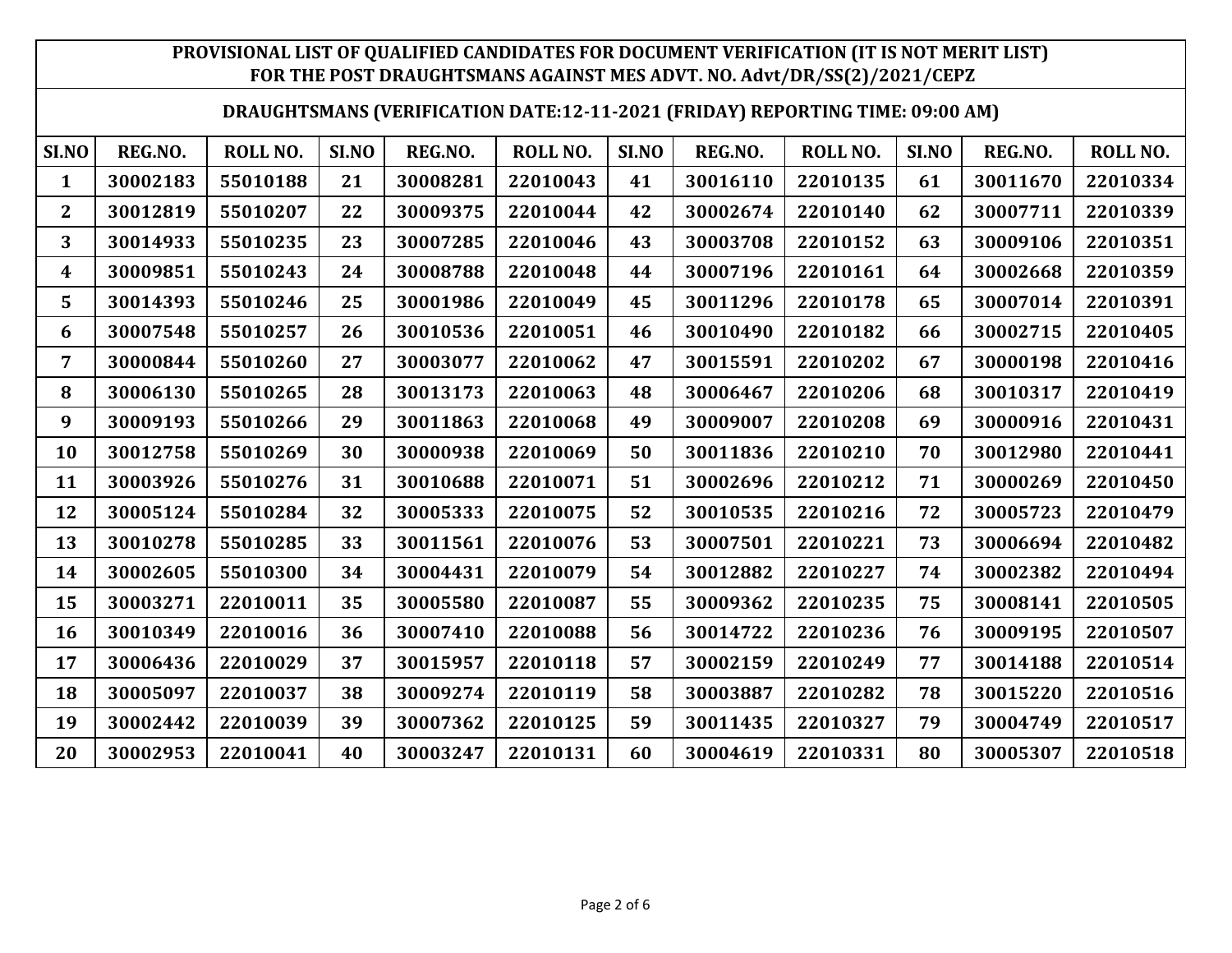#### **DRAUGHTSMANS (VERIFICATION DATE:13-11-2021 (SATURDAY) REPORTING TIME: 09:00 AM)**

| SI.NO        | REG.NO.  | ROLL NO. | SI.NO | REG.NO.  | ROLL NO. | SI.NO | REG.NO.  | ROLL NO. | SI.NO | REG.NO.  | ROLL NO. |
|--------------|----------|----------|-------|----------|----------|-------|----------|----------|-------|----------|----------|
| $\mathbf{1}$ | 30005092 | 22010531 | 21    | 30000428 | 22010747 | 41    | 30003036 | 66010049 | 61    | 30004693 | 66010139 |
| 2            | 30013984 | 22010533 | 22    | 30007913 | 22010758 | 42    | 30003727 | 66010050 | 62    | 30003713 | 66010172 |
| 3            | 30004369 | 22010541 | 23    | 30002478 | 22010761 | 43    | 30007189 | 66010051 | 63    | 30012115 | 66010204 |
| 4            | 30004654 | 22010545 | 24    | 30004741 | 22010777 | 44    | 30002287 | 66010052 | 64    | 30016347 | 66010225 |
| 5            | 30000948 | 22010551 | 25    | 30008419 | 22010783 | 45    | 30008266 | 66010054 | 65    | 30004524 | 66010233 |
| 6            | 30004561 | 22010552 | 26    | 30000700 | 22010802 | 46    | 30004670 | 66010056 | 66    | 30001996 | 66010235 |
| 7            | 30006938 | 22010559 | 27    | 30010530 | 22010807 | 47    | 30010942 | 66010060 | 67    | 30004343 | 66010241 |
| 8            | 30011680 | 22010562 | 28    | 30000490 | 22010843 | 48    | 30015285 | 66010063 | 68    | 30005794 | 66010246 |
| 9            | 30005991 | 22010576 | 29    | 30005132 | 22010865 | 49    | 30008984 | 66010064 | 69    | 30011191 | 66010257 |
| 10           | 30015414 | 22010601 | 30    | 30012833 | 22010883 | 50    | 30013854 | 66010065 | 70    | 30013682 | 66010273 |
| 11           | 30001356 | 22010624 | 31    | 30000121 | 22010904 | 51    | 30000336 | 66010071 | 71    | 30006987 | 66010280 |
| 12           | 30002660 | 22010633 | 32    | 30001536 | 22010977 | 52    | 30007113 | 66010086 | 72    | 30016317 | 66010281 |
| 13           | 30007988 | 22010642 | 33    | 30006827 | 22010979 | 53    | 30000238 | 66010090 | 73    | 30000281 | 66010284 |
| 14           | 30000044 | 22010664 | 34    | 30006619 | 66010007 | 54    | 30008088 | 66010091 | 74    | 30016195 | 66010285 |
| 15           | 30012322 | 22010668 | 35    | 30005091 | 66010018 | 55    | 30007053 | 66010102 | 75    | 30016766 | 66010297 |
| 16           | 30014569 | 22010676 | 36    | 30010859 | 66010037 | 56    | 30014935 | 66010109 | 76    | 30003409 | 66010301 |
| 17           | 30001846 | 22010685 | 37    | 30000438 | 66010038 | 57    | 30005842 | 66010111 | 77    | 30009841 | 66010305 |
| 18           | 30003361 | 22010688 | 38    | 30011158 | 66010039 | 58    | 30006691 | 66010113 | 78    | 30006401 | 66010307 |
| 19           | 30008645 | 22010710 | 39    | 30002977 | 66010041 | 59    | 30009340 | 66010114 | 79    | 30005185 | 66010319 |
| 20           | 30004672 | 22010733 | 40    | 30007902 | 66010048 | 60    | 30002885 | 66010133 | 80    | 30005881 | 66010324 |
|              |          |          |       |          |          |       |          |          |       |          |          |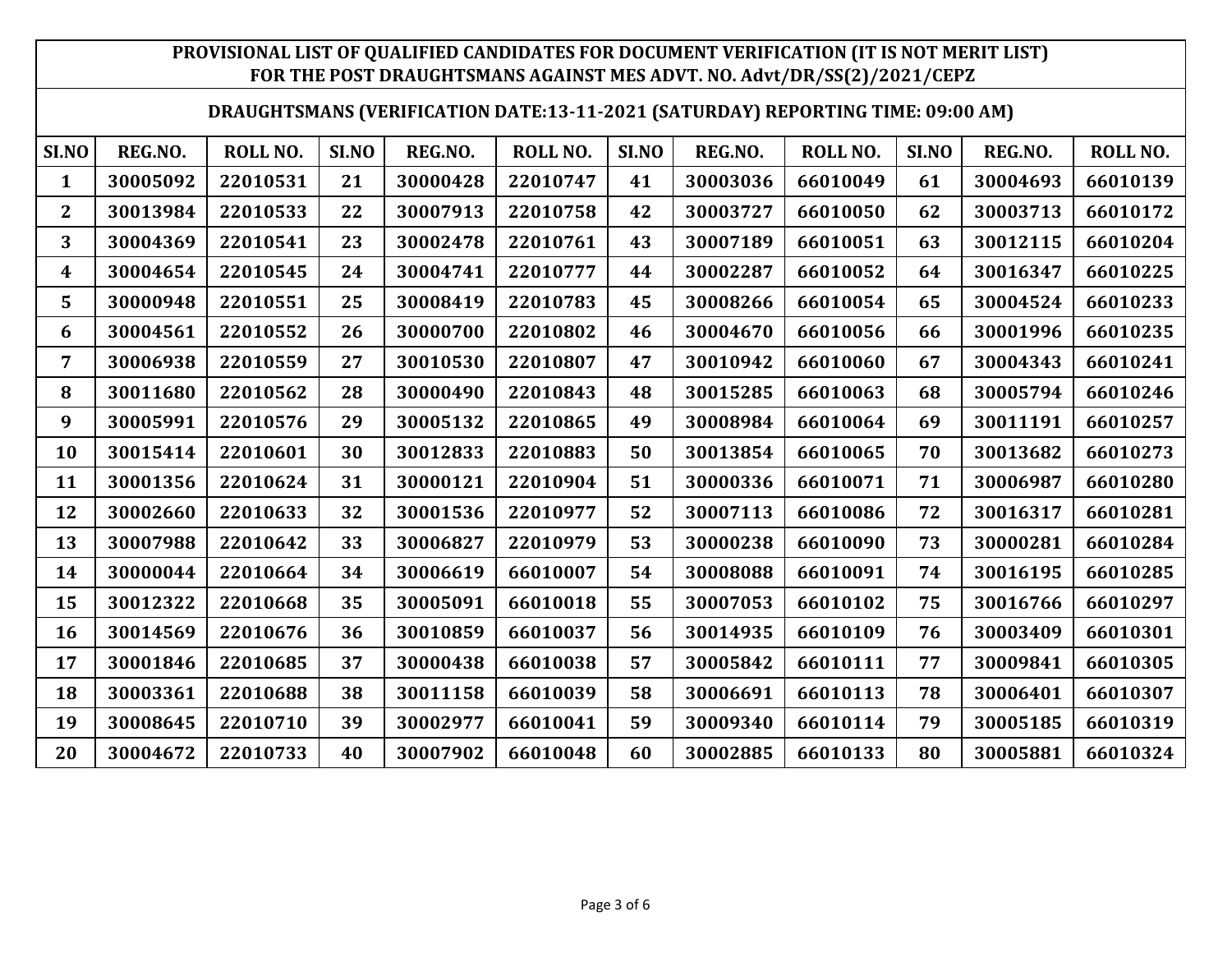#### **DRAUGHTSMANS (VERIFICATION DATE:15-11-2021 (MONDAY) REPORTING TIME: 09:00 AM)**

| SI.NO        | REG.NO.  | ROLL NO. | SI.NO | REG.NO.  | ROLL NO. | SI.NO | REG.NO.  | <b>ROLL NO.</b> | SI.NO | REG.NO.  | ROLL NO. |
|--------------|----------|----------|-------|----------|----------|-------|----------|-----------------|-------|----------|----------|
| 1            | 30009743 | 66010329 | 21    | 30002285 | 66010493 | 41    | 30000348 | 66010691        | 61    | 30010296 | 77010001 |
| $\mathbf{2}$ | 30006210 | 66010332 | 22    | 30000028 | 66010498 | 42    | 30015744 | 66010721        | 62    | 30000850 | 77010008 |
| 3            | 30016240 | 66010344 | 23    | 30004588 | 66010502 | 43    | 30015490 | 66010746        | 63    | 30001822 | 77010015 |
| 4            | 30004120 | 66010348 | 24    | 30006562 | 66010514 | 44    | 30012810 | 66010770        | 64    | 30016864 | 77010018 |
| 5            | 30000091 | 66010353 | 25    | 30016017 | 66010527 | 45    | 30014979 | 66010773        | 65    | 30013616 | 77010038 |
| 6            | 30012675 | 66010363 | 26    | 30002568 | 66010551 | 46    | 30004126 | 66010784        | 66    | 30010621 | 77010090 |
| 7            | 30006792 | 66010370 | 27    | 30001319 | 66010569 | 47    | 30015698 | 66010787        | 67    | 30010308 | 77010110 |
| 8            | 30012383 | 66010374 | 28    | 30003449 | 66010581 | 48    | 30002026 | 66010823        | 68    | 30001601 | 77010119 |
| 9            | 30016303 | 66010382 | 29    | 30001135 | 66010601 | 49    | 30015841 | 66010827        | 69    | 30016389 | 77010159 |
| 10           | 30011890 | 66010399 | 30    | 30001244 | 66010610 | 50    | 30002796 | 66010839        | 70    | 30011978 | 77010223 |
| 11           | 30004648 | 66010404 | 31    | 30004284 | 66010628 | 51    | 30007928 | 66010848        | 71    | 30015089 | 77010233 |
| 12           | 30013867 | 66010406 | 32    | 30000487 | 66010645 | 52    | 30016299 | 66010854        | 72    | 30014369 | 77010253 |
| 13           | 30005256 | 66010418 | 33    | 30012677 | 66010646 | 53    | 30002603 | 66010874        | 73    | 30001394 | 77010280 |
| 14           | 30011994 | 66010421 | 34    | 30003225 | 66010654 | 54    | 30009104 | 66010892        | 74    | 30010515 | 77010287 |
| 15           | 30004558 | 66010442 | 35    | 30011266 | 66010659 | 55    | 30011356 | 66010953        | 75    | 30015116 | 77010290 |
| 16           | 30004202 | 66010450 | 36    | 30003628 | 66010661 | 56    | 30002117 | 66010962        | 76    | 30016943 | 77010360 |
| 17           | 30009722 | 66010472 | 37    | 30014232 | 66010664 | 57    | 30016404 | 66010976        | 77    | 30017003 | 77010372 |
| 18           | 30000373 | 66010479 | 38    | 30010655 | 66010665 | 58    | 30016335 | 66011033        | 78    | 30000833 | 77010397 |
| 19           | 30003447 | 66010481 | 39    | 30014538 | 66010669 | 59    | 30005545 | 66011037        | 79    | 30009984 | 44010008 |
| 20           | 30006997 | 66010491 | 40    | 30000330 | 66010687 | 60    | 30003205 | 66011046        | 80    | 30001076 | 44010010 |
|              |          |          |       |          |          |       |          |                 |       |          |          |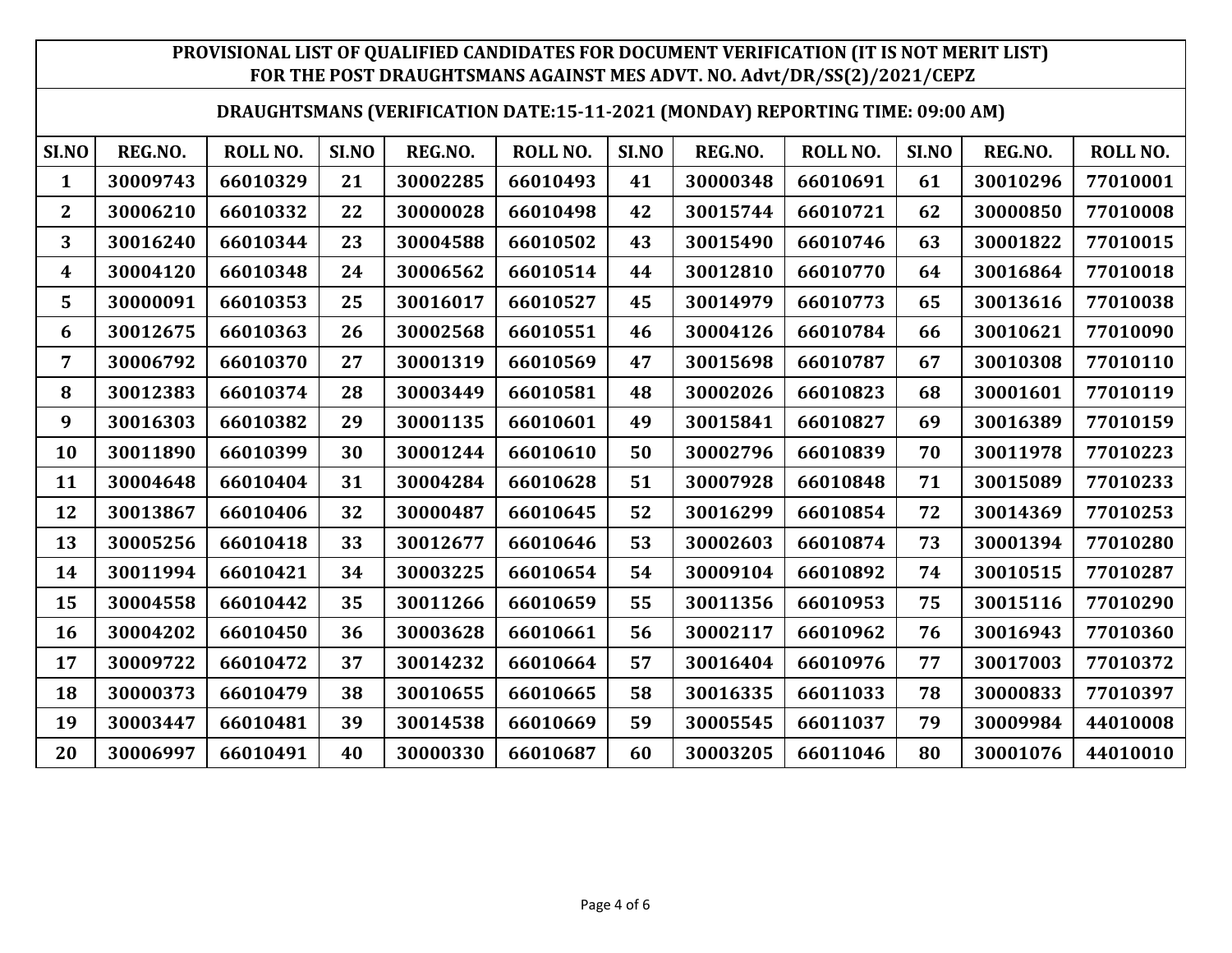#### **DRAUGHTSMANS (VERIFICATION DATE:16-11-2021 (TUESDAY) REPORTING TIME: 09:00 AM)**

| SI.NO            | REG.NO.  | ROLL NO. | SI.NO | REG.NO.  | ROLL NO. | SI.NO | REG.NO.  | ROLL NO. | SI.NO | REG.NO. | ROLL NO. |
|------------------|----------|----------|-------|----------|----------|-------|----------|----------|-------|---------|----------|
| $\mathbf{1}$     | 30008544 | 44010011 | 21    | 30004551 | 44010199 | 41    | 30010272 | 33010123 |       |         |          |
| $\mathbf{2}$     | 30016922 | 44010036 | 22    | 30004750 | 44010202 | 42    | 30005879 | 33010130 |       |         |          |
| 3                | 30010838 | 44010046 | 23    | 30009383 | 44010254 | 43    | 30008997 | 33010145 |       |         |          |
| $\boldsymbol{4}$ | 30004669 | 44010050 | 24    | 30004216 | 44010258 | 44    | 30014041 | 33010188 |       |         |          |
| 5                | 30014888 | 44010057 | 25    | 30003070 | 44010259 | 45    | 30002640 | 88010041 |       |         |          |
| 6                | 30011824 | 44010060 | 26    | 30015801 | 44010284 | 46    | 30004771 | 88010054 |       |         |          |
| 7                | 30004464 | 44010088 | 27    | 30009763 | 44010293 | 47    | 30001542 | 88010055 |       |         |          |
| 8                | 30010996 | 44010089 | 28    | 30016600 | 44010297 | 48    | 30007532 | 88010059 |       |         |          |
| 9                | 30016190 | 44010105 | 29    | 30006555 | 44010323 | 49    | 30008410 | 88010069 |       |         |          |
| 10               | 30010491 | 44010122 | 30    | 30003481 | 44010337 |       |          |          |       |         |          |
| 11               | 30016845 | 44010128 | 31    | 30016501 | 44010351 |       |          |          |       |         |          |
| 12               | 30010124 | 44010139 | 32    | 30001113 | 11010002 |       |          |          |       |         |          |
| 13               | 30005966 | 44010153 | 33    | 30011153 | 11010023 |       |          |          |       |         |          |
| 14               | 30003864 | 44010161 | 34    | 30004949 | 11010028 |       |          |          |       |         |          |
| 15               | 30006817 | 44010165 | 35    | 30011470 | 11010038 |       |          |          |       |         |          |
| 16               | 30008948 | 44010185 | 36    | 30008714 | 11010064 |       |          |          |       |         |          |
| 17               | 30001507 | 44010186 | 37    | 30014768 | 33010020 |       |          |          |       |         |          |
| 18               | 30004642 | 44010188 | 38    | 30006198 | 33010056 |       |          |          |       |         |          |
| 19               | 30007310 | 44010189 | 39    | 30007790 | 33010086 |       |          |          |       |         |          |
| 20               | 30003599 | 44010196 | 40    | 30013861 | 33010115 |       |          |          |       |         |          |
|                  |          |          |       |          |          |       |          |          |       |         |          |